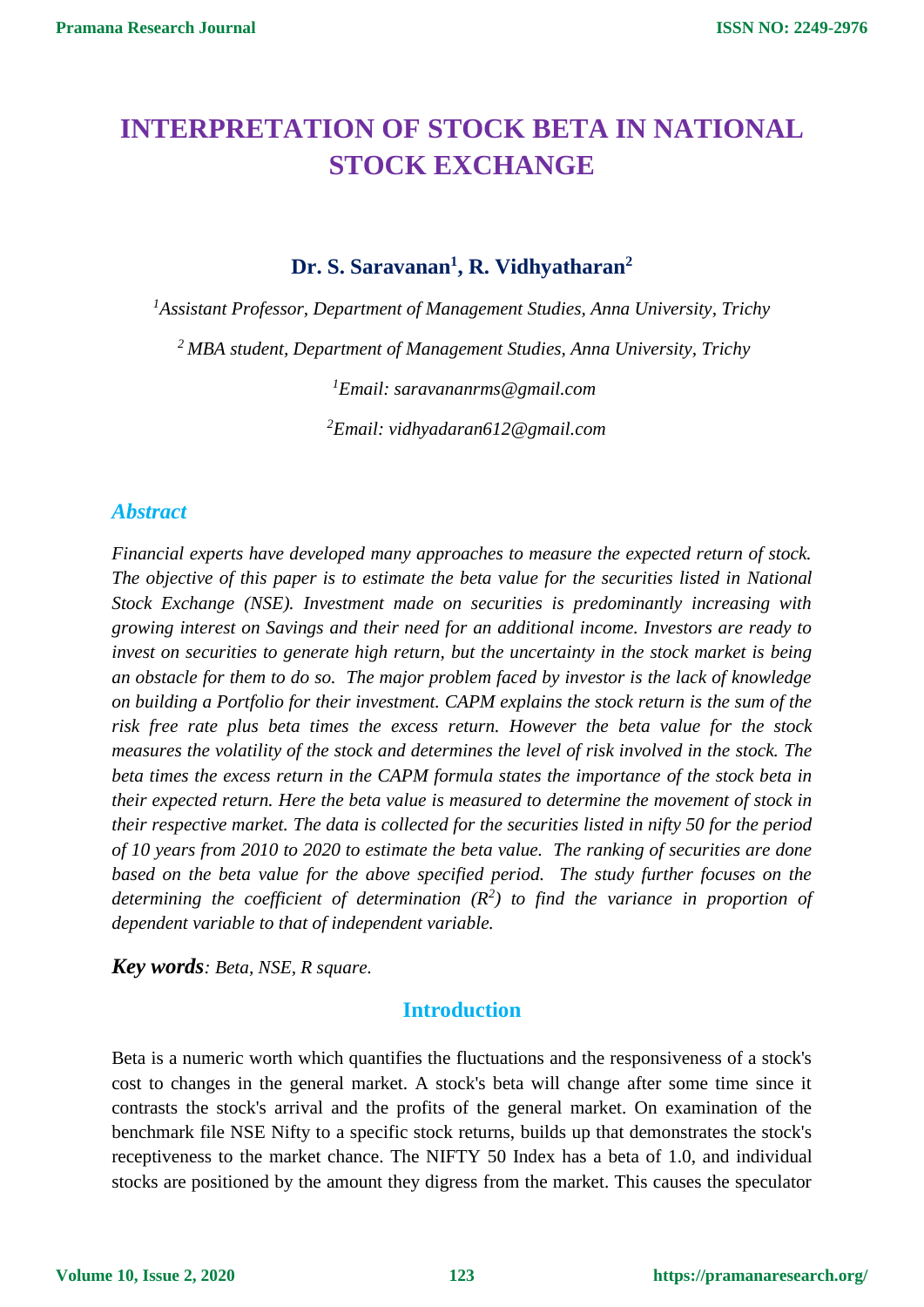to choose whether he needs to go for the more risky stock that is profoundly corresponded with the market, beta over 1, or with a less unpredictable one beta underneath 1. That is the stock that swings more than the market after some time has a beta above 1.0. In the event that a stock moves not exactly the market, the stock's beta is under 1.0. High-beta stocks should be less secure yet give better yield potential, low-beta stocks asserts less risk yet in addition lower returns. Beta is a part of the Capital Asset Pricing Model, which computes the expense of value subsidizing and can help decide the pace of come back to anticipate that relative should apparent risk. Beta is likely a superior marker of present moment as opposed to long haul risk. The CAPM equation utilizes the complete normal market return and the beta estimation of the stock to decide the pace of return that investors may sensibly expect dependent on saw venture risks. Right now, can affect a stock's normal pace of return and offer valuation. Also, beta offers an unmistakable, quantifiable measure that is anything but difficult to work with. Without a doubt, there are minor departure from beta relying upon things, for example, the market record utilized and the timespan estimated. In any case, comprehensively, the thought of beta is genuinely direct. It's an advantageous measure that can be utilized to figure the expenses of value utilized in a valuation strategy. Risk is a significant thought in holding any portfolio. The risky in holding protections is for the most part connected with the likelihood that acknowledged returns will be not exactly the profits anticipated. Risks can be delegated Systematic risk and Unsystematic risk. Unsystematic risks are those risks that are special to a firm or industry. Factors, for example, the executive's capacity, customer inclinations, work, and so forth add to unsystematic Risks. Unsystematic risks are controllable commonly and can be impressively diminished by adequately differentiating one's portfolio. Methodical risks are those risks related with the monetary, political, sociological and other full scale level changes. They influence the whole market all in all and can't be controlled or dispensed with simply by differentiating one's portfolio. In what manner should financial specialists evaluate chance in the stocks that they purchase or sell? While the idea of risky is difficult to factor in stock examination and valuation, one of the most mainstream markers is a factual measure called beta. Investigators use it regularly when they need to decide a stock's risky profile. In any case, while beta says something about value chance, it has its cut-off points for financial specialists hoping to decide key risky factors. Beta is determined utilizing relapse investigation. Numerically, it speaks to the inclination for a security's profits to react to swings in the market. The recipe for ascertaining beta is the covariance of the arrival of an advantage with the arrival of the market separated by the change of the arrival of the market over a specific period. Furthermore, the other method to process is utilizing the slant work.

#### **BETA FORMULA**

Beta is calculated as:

$$
\beta = \frac{Cov(X, Y)}{Var(X)}
$$

Where,

Y is the returns on your portfolio or stock - Dependent Variable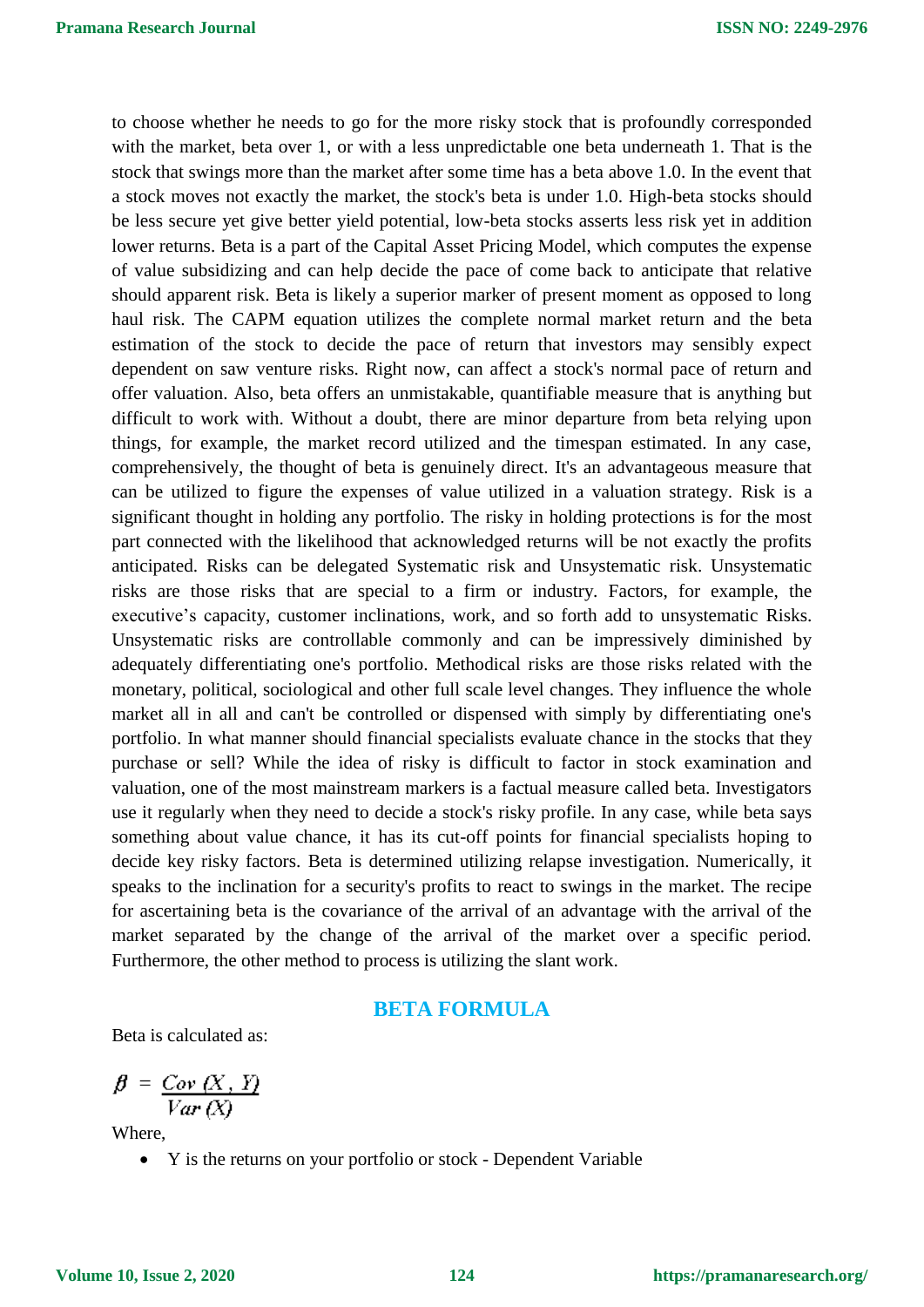- X is the market returns or index Independent Variable
- Variance is the square of standard deviation.
- Covariance is a statistic that measures how two variables co-vary, and is given by:

$$
Cov(x,y) = [1/(N-1)] \sum_{t=1}^{N} [k_t - \overline{x}]/[y_t - \overline{y}]
$$

Where, N denotes the total number of observations, and  $\bar{x}$  and  $\bar{y}$  respectively represent the arithmetic averages of x and y.

# **Review of literature**

Chintan A. Shah, june (2015) Construction of Optimal Portfolio Using Sharpe Index Model & CAPM for BSE Top 15 Securities this study was mainly about the Sharpe model gives exact number of securities along with weightage for investment, while this is not possible in CAPM model. They have used the descriptive research design and secondary data is used as a major thing in this paper. CAPM model only suggests that different securities where investor can invest but it does not give a particular portfolio and weightage to investment in different securities. Based on the study of returns of top 15 BSE securities from past years data using Sharpe Model, an investor can invest in following securities. HDFC Bank Ltd, HDFC Ltd., ICICI Bank Ltd., TCS, TATA Motors.

Dr. S Poornima and Swathiga P, june(2017) this study is on relationship between risk and come analysis of elect stocks on NSE victimization capital quality valuation model this study shows the link of risk and return analysis helps the capitalist to select up the securities supported his selection. The study of this sort provides data concerning the performance of assorted stocks within the market in terms of risk and return with the assistance of CAPM. The study measures the link between risk and return analysis of elect firms in 2 sectors listed in NSE. within the case of automobile firms here, investors will choose Maruti Suzuki Ltd (5.31%) and Hieronymus Bosch (3.48%). within the case of IT firms here, he will choose HCL Technologies (1.02%) severally. Since the author has elect solely 2 sectors like automobile and IT Sectors, wherever the automobile firms has performed higher and has accumulated growth within the market when put next to that Sector has negative average returns.

Hui-Shan Lee1, Fan-Fah Cheng, Shyue-Chuan Chon, 2016 Markowitz Portfolio Theory and Capital Asset Pricing Model for Kuala Lumpur Stock Exchange: A Case Revisited the idea right now speculators could utilize CAPM to gauge the conduct and the precise risk of the stocks in Malaysia before putting resources into financial exchange. This could be an approach to limit their drawback risk as they comprehend the stock pattern of the organization and consequently contribute objectively. Moreover, administrators in the organizations of Malaysia can utilize CAPM as an intermediary to assess their stock return and execute the correct strategy in their administration so as to augment benefit simultaneously increment investor riches expansion. Besides, it is recommended to apply portfolio expansion to lessen the unsystematic risk. Generally, portfolio broadening could develop the speculators' certainty towards the venture choice and to build up a sound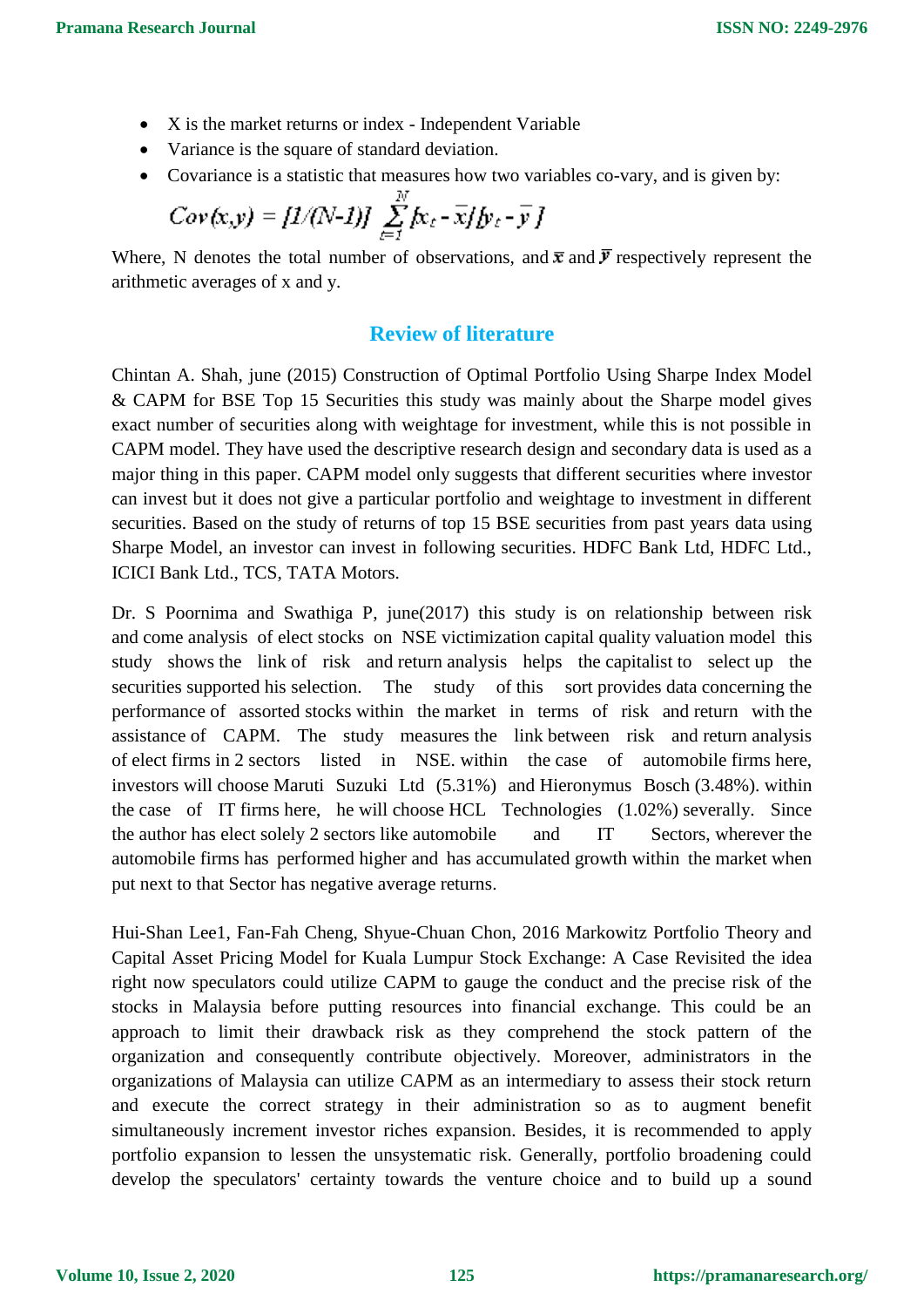speculation money related market in helping Malaysia to accomplish its strategic be a created nation in 2020.

Dr.Rupinder Katoch, january (2018) The Capital Asset Pricing Model: An Empirical Test on Indian Stock Market and the investigation finishes up blended reactions to the uses of CAPM in Indian Stock Market. The examination began with the point of holding CAPM on Indian Stock Market viz. to test whether higher beta yields higher expected return and the catch rises to zero. The outcomes by and large approve the CAPM's forecasts that higher risky (beta) is related with a more significant level of return. The speculation that the block  $\lambda$  is zero is dismissed at 5% level of essentialness since the t-esteem is more noteworthy than 2.132 which is a logical inconsistency to the hypothesis of CAPM.

Hayat Khan, Itbar Khan, Hassan Ali Raza, Rashid Jan, Amir Sohail, December (2016) Capital asset pricing model (CAPM) verses Fama and French three-factor model: An empirical comparison in Pakistani equity market. The investigation shows that they are taking an example of fifty Pakistani organizations the outcome provided us some insight that models which we are taking, have performed better. Three book keeping factors, size premium, book-to-advertise value premium and market premium, empower us to catch the normal returns over the period. These models can be utilized as benchmark for portfolio execution assessment by support chiefs and speculators. Reserve administrators and speculators can assess their portfolios by contrasting their portfolio returns with the benchmark model with comparative size, book-to-advertise value attributes. In the event that their portfolio returns are higher than the benchmark, they can outflank the market. Fama and French find the situation of exactly un-clarified components of Sharp's CAPM, which have a little experimental proof for suggestion. In any case, our outcome shows that CAPM, Fama and French three on-screen characters model have great spellbinding force. Here we are taking fifty organization's month to month normal returns and three autonomous factors; figure parameters, P-qualities and R-Square through straightforward relapse. The outcome indicated that these models are performing great to ascertain organizations stock's returns recorded on Karachi stock trade, for the whole investigation time frame January 2003 till December 2012. They are here contrasting models based on parameter  $\alpha$  (alpha), if  $\alpha$  (alpha) is irrelevant the model is said to be right. Tables finally show that six alphas for Fama and French 3 - factor model, five for CAPM model are inconsequential.

# **Need of the study**

- a. To understand the importance for the measure of beta value for the securities.
- b. To understand how beta value influence the individual stock in the corresponding market.
- c. To know the level of deviation in securities to that of the market which they occupied.
- **d.** To find the variance in proportion of dependent variable to that of independent variable.

**Volume 10, Issue 2, 2020**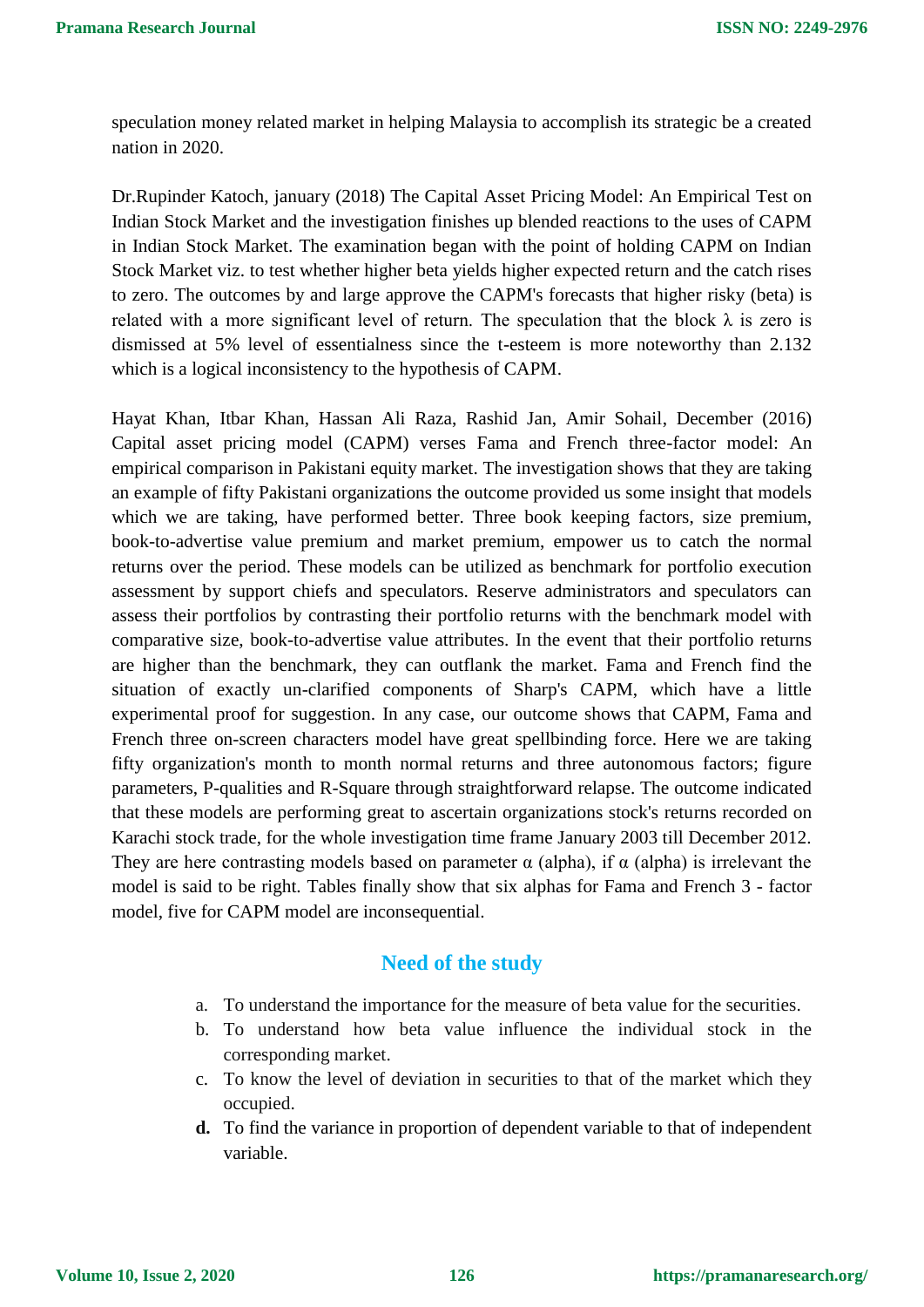# **Objective of the study**

- a. To select securities listed in NIFTY 50.
- b. To estimate the beta value for each securities.
- c. To rank the securities based on the obtained beta value.
- d. To find the coefficient of determination  $(R^2)$  for each securities.

#### **Data:**

Here, researcher has used Descriptive Research Design because in this research design the researcher has got very specific objectives, clear-cut data requirements. Daily data for 50 securities (NIFTY 50) collected for a time period of 10 years that is from February  $1<sup>st</sup>$  $2010$  to January  $31<sup>st</sup>$  2020. Data collected is a secondary data and been collected from the NSE website.

#### **Table 1.1 for securities listed on NIFTY 50**

| S.NO           | <b>SYMBOL</b>     | S.NO | <b>SYMBOL</b>     | S.NO | <b>SYMBOL</b>     |
|----------------|-------------------|------|-------------------|------|-------------------|
| 1              | <b>ADANIPORTS</b> | 18   | <b>HDFC</b>       | 35   | ONGC              |
| 2              | <b>ASIANPAINT</b> | 19   | <b>HEROMOTOCO</b> | 36   | POWERGRID         |
| 3              | <b>AXISBANK</b>   | 20   | <b>HINDALCO</b>   | 37   | <b>RELIANCE</b>   |
| $\overline{4}$ | <b>BAJAJ-AUTO</b> | 21   | <b>HINDUNILVR</b> | 38   | <b>SBIN</b>       |
| 5              | <b>BAJAJFINSV</b> | 22   | <b>ICICIBANK</b>  | 39   | <b>SUNPHARMA</b>  |
| 6              | <b>BAJFINANCE</b> | 23   | <b>INDUSINDBK</b> | 40   | <b>TATAMOTORS</b> |
| $\tau$         | <b>BHARTIARTL</b> | 24   | <b>INFRATEL</b>   | 41   | <b>TATASTEEL</b>  |
| 8              | <b>BPCL</b>       | 25   | <b>INFY</b>       | 42   | <b>TCS</b>        |
| 9              | <b>BRITANNIA</b>  | 26   | <b>IOC</b>        | 43   | <b>TECHM</b>      |
| 10             | <b>CIPLA</b>      | 27   | <b>ITC</b>        | 44   | <b>TITAN</b>      |
| 11             | <b>COALINDIA</b>  | 28   | <b>JSWSTEEL</b>   | 45   | <b>ULTRACEMCO</b> |
| 12             | <b>DRREDDY</b>    | 29   | <b>KOTAKBANK</b>  | 46   | <b>UPL</b>        |
| 13             | <b>EICHERMOT</b>  | 30   | <b>LT</b>         | 47   | <b>VEDL</b>       |
| 14             | <b>GAIL</b>       | 31   | M&M               | 48   | <b>WIPRO</b>      |
| 15             | <b>GRASIM</b>     | 32   | <b>MARUTI</b>     | 49   | <b>YESBANK</b>    |
| 16             | <b>HCLTECH</b>    | 33   | <b>NESTLEIND</b>  | 50   | ZEEL              |
| 17             | <b>HDFC BANK</b>  | 34   | <b>NTPC</b>       |      |                   |

# **Estimation of Beta**

The beta value is obtained for every individual security from the following formula:

$$
\beta = \frac{Cov(X, Y)}{Var(X)}
$$

Where,

Y is the returns on securities which is considered as a dependent variable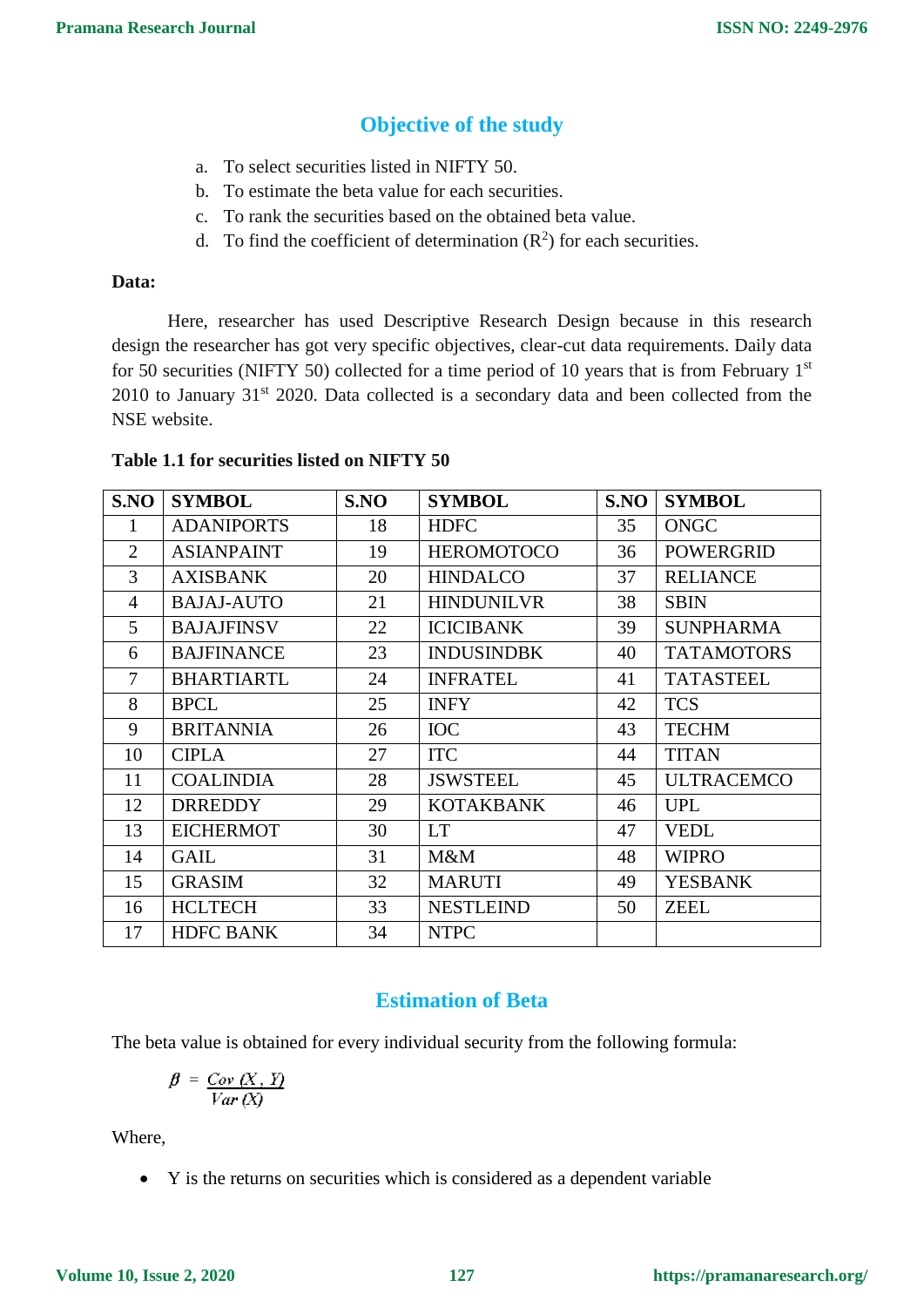- X is the market returns or index returns and which is considered as an independent variable
- Variance is the square of standard deviation.
- Covariance is a statistic that measures how two variables co-vary with each other.

**Table 1.2 Showing Beta Value For Listed Securities:**

| S.no           | <b>SYMBOL</b>     | <b>BETA</b> | S.no | <b>SYMBOL</b>     | <b>BETA</b> |
|----------------|-------------------|-------------|------|-------------------|-------------|
| $\mathbf{1}$   | <b>YESBANK</b>    | 1.596       | 26   | <b>BHARTIARTL</b> | 0.847       |
| $\overline{2}$ | <b>TATAMOTORS</b> | 1.570       | 27   | <b>BAJFINANCE</b> | 0.840       |
| 3              | <b>HINDALCO</b>   | 1.517       | 28   | <b>EICHERMOT</b>  | 0.810       |
| $\overline{4}$ | <b>VEDL</b>       | 1.516       | 29   | <b>ZEEL</b>       | 0.803       |
| 5              | <b>ICICIBANK</b>  | 1.503       | 30   | <b>BAJAJ-AUTO</b> | 0.771       |
| 6              | <b>TATASTEEL</b>  | 1.452       | 31   | <b>IOC</b>        | 0.762       |
| $\overline{7}$ | <b>AXISBANK</b>   | 1.438       | 32   | <b>HEROMOTOCO</b> | 0.757       |
| 8              | <b>JSWSTEEL</b>   | 1.422       | 33   | <b>NTPC</b>       | 0.741       |
| 9              | <b>SBIN</b>       | 1.371       | 34   | <b>ASIANPAINT</b> | 0.737       |
| 10             | <b>INDUSINDBK</b> | 1.248       | 35   | <b>ITC</b>        | 0.727       |
| 11             | <b>LT</b>         | 1.240       | 36   | <b>COALINDIA</b>  | 0.697       |
| 12             | <b>ADANIPORTS</b> | 1.153       | 37   | <b>INFY</b>       | 0.696       |
| 13             | <b>RELIANCE</b>   | 1.102       | 38   | <b>SUNPHARMA</b>  | 0.689       |
| 14             | <b>HDFC</b>       | 1.089       | 39   | <b>HCLTECH</b>    | 0.687       |
| 15             | <b>KOTAKBANK</b>  | 1.075       | 40   | <b>TECHM</b>      | 0.668       |
| 16             | M&M               | 1.023       | 41   | <b>CIPLA</b>      | 0.610       |
| 17             | <b>HDFC BANK</b>  | 0.979       | 42   | <b>TCS</b>        | 0.597       |
| 18             | <b>ONGC</b>       | 0.975       | 43   | <b>POWERGRID</b>  | 0.592       |
| 19             | <b>BAJAJFINSV</b> | 0.945       | 44   | <b>WIPRO</b>      | 0.562       |
| 20             | <b>UPL</b>        | 0.944       | 45   | <b>HINDUNILVR</b> | 0.526       |
| 21             | <b>MARUTI</b>     | 0.924       | 46   | <b>INFRATEL</b>   | 0.515       |
| 22             | <b>BPCL</b>       | 0.901       | 47   | <b>DRREDDY</b>    | 0.480       |
| 23             | <b>GRASIM</b>     | 0.884       | 48   | <b>BRITANNIA</b>  | 0.474       |
| 24             | <b>ULTRACEMCO</b> | 0.871       | 49   | <b>NESTLEIND</b>  | 0.373       |
| 25             | <b>TITAN</b>      | 0.857       | 50   | <b>GAIL</b>       | 0.078       |

# **Interpretation**

A beta of greater than 1.0 indicates that the fund is more volatile than the market, and less than 1.0 is less volatile than the market. A beta of 1.5 means that a stock's excess return is expected to move 1.5 times the market excess returns. From the above table 1.2 we can infer that there are 16 securities (YES BANK, TATA MOTORS, HINDALCO, VEDL, ICICI BANK, TATA STEEL, AXIS BANK, JSW STEEL, SBIN, INDUSINDBK, LT, ADANI PORTS, RELIANCE, HDFC, KOTAK BANK, M&M) have a beta value greater than 1 which indicates that these securities are more volatile than the market as a whole and to be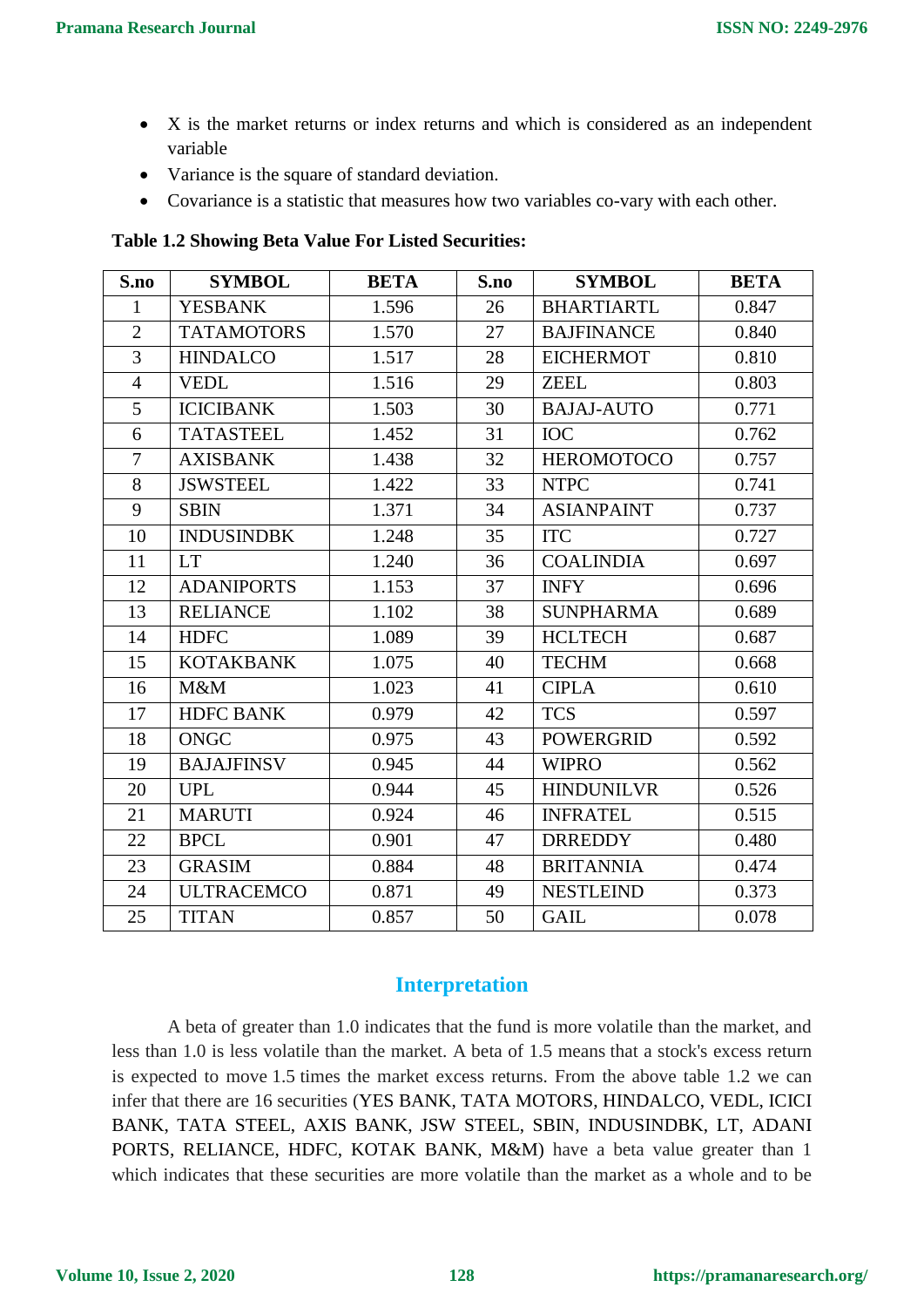riskier but provide a potential for higher returns. YES BANK has the highest beta value of 1.596 and GAIL has the lowest beta value of 0.078 in the Nifty 50 market index.

# **Estimation R-Squared and Adjusted R-Squared**

R-squared is a factual proportion of how close the information are to the fitted relapse line. It is otherwise called the coefficient of assurance, or the coefficient of numerous conclusions for different relapses. 100% shows that the model clarifies all the fluctuation of the reaction information around its mean. So also the balanced R-squared is an altered variant of R-squared that has been balanced for the quantity of indicators in the model. The balanced R-squared increments just if the new term improves the model more than would be normal by some coincidence. It diminishes when an indicator improves the model by not exactly expected by some coincidence.

| S.NO           | <b>SYMBOL</b>     | <b>R-squared</b> | R-squared % | <b>Adjusted R-squared</b> |
|----------------|-------------------|------------------|-------------|---------------------------|
| $\mathbf{1}$   | <b>TATASTEEL</b>  | 0.393797         | 39.4%       | 0.393553                  |
| $\overline{2}$ | <b>HINDALCO</b>   | 0.360134         | 36.0%       | 0.359876                  |
| $\overline{3}$ | <b>LT</b>         | 0.359662         | 36.0%       | 0.359404                  |
| $\overline{4}$ | <b>INDUSINDBK</b> | 0.358915         | 35.9%       | 0.358657                  |
| 5              | <b>ICICIBANK</b>  | 0.318463         | 31.8%       | 0.318188                  |
| 6              | <b>RELIANCE</b>   | 0.303891         | 30.4%       | 0.30361                   |
| $\overline{7}$ | <b>VEDL</b>       | 0.296755         | 29.7%       | 0.296471                  |
| 8              | <b>AXISBANK</b>   | 0.284586         | 28.5%       | 0.284297                  |
| 9              | <b>MARUTI</b>     | 0.272642         | 27.3%       | 0.272349                  |
| 10             | <b>TATAMOTORS</b> | 0.261735         | 26.2%       | 0.261437                  |
| 11             | <b>ULTRACEMCO</b> | 0.255642         | 25.6%       | 0.255342                  |
| 12             | <b>SBIN</b>       | 0.230701         | 23.1%       | 0.230391                  |
| 13             | <b>KOTAKBANK</b>  | 0.227225         | 22.7%       | 0.226913                  |
| 14             | <b>JSWSTEEL</b>   | 0.215871         | 21.6%       | 0.215555                  |
| 15             | <b>HDFC</b>       | 0.211912         | 21.2%       | 0.211594                  |
| 16             | <b>NTPC</b>       | 0.205403         | 20.5%       | 0.205083                  |
| 17             | <b>YESBANK</b>    | 0.192379         | 19.2%       | 0.192053                  |
| 18             | M&M               | 0.190373         | 19.0%       | 0.190046                  |
| 19             | <b>HEROMOTOCO</b> | 0.177755         | 17.8%       | 0.177423                  |
| 20             | <b>POWERGRID</b>  | 0.174186         | 17.4%       | 0.173853                  |
| 21             | <b>HDFC BANK</b>  | 0.168099         | 16.8%       | 0.167764                  |
| 22             | <b>BHARTIARTL</b> | 0.165701         | 16.6%       | 0.165364                  |
| 23             | <b>BAJAJ-AUTO</b> | 0.161224         | 16.1%       | 0.166885                  |
| 24             | <b>UPL</b>        | 0.156319         | 15.6%       | 0.155979                  |
| 25             | <b>ADANIPORTS</b> | 0.154341         | 15.4%       | 0.154                     |
| 26             | <b>BAJFINANCE</b> | 0.150237         | 15.0%       | 0.149895                  |
| 27             | <b>ONGC</b>       | 0.144353         | 14.4%       | 0.144007                  |

#### **Table 1.3 for R-squared and adjusted R-squared:**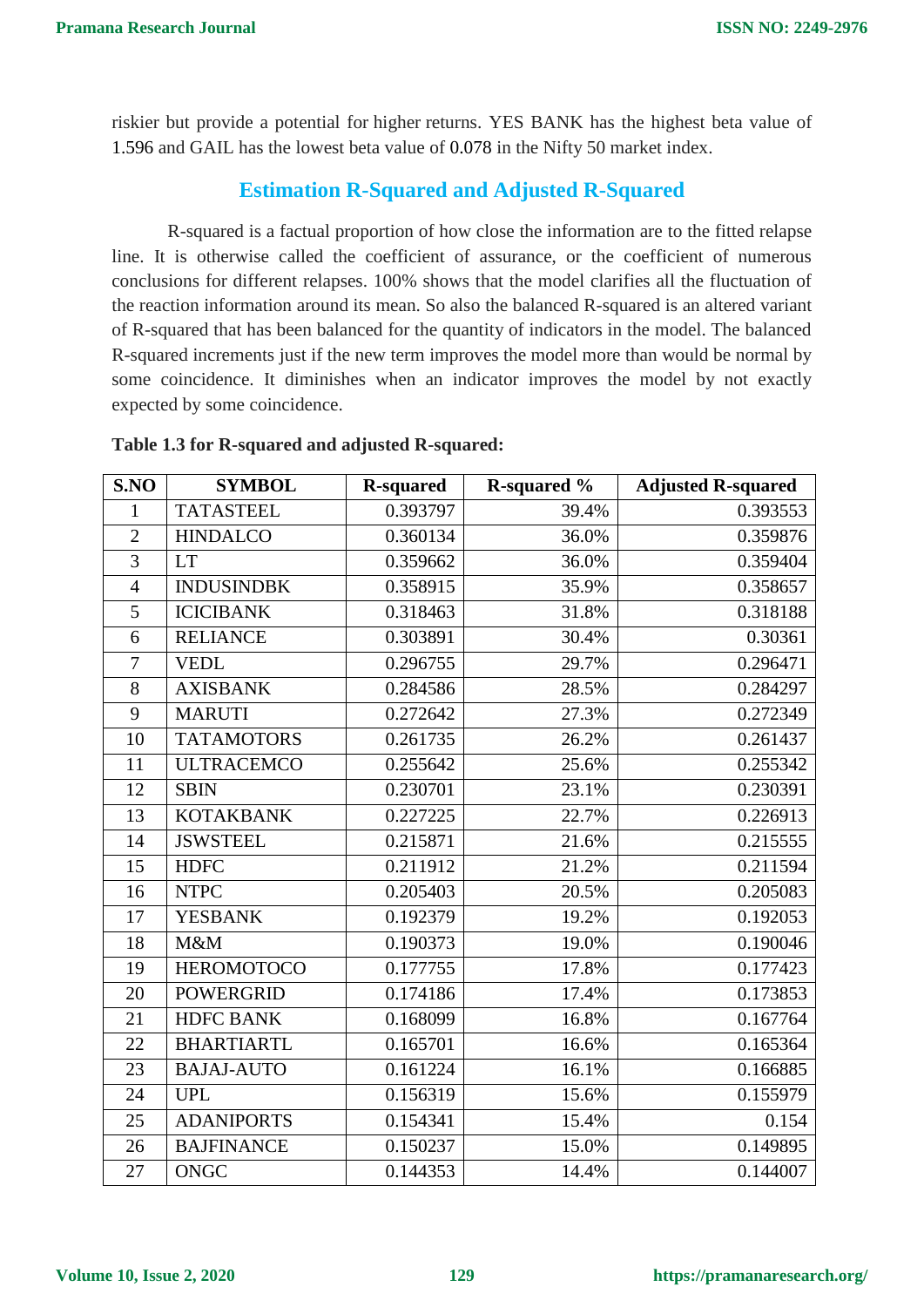| 28 | <b>CIPLA</b>      | 0.143928 | 14.4% | 0.143582 |
|----|-------------------|----------|-------|----------|
| 29 | <b>COALINDIA</b>  | 0.141476 | 14.1% | 0.1411   |
| 30 | <b>EICHERMOT</b>  | 0.137949 | 13.8% | 0.137602 |
| 31 | <b>ITC</b>        | 0.134364 | 13.4% | 0.134015 |
| 32 | <b>GRASIM</b>     | 0.131282 | 13.1% | 0.130932 |
| 33 | <b>HINDUNILVR</b> | 0.124163 | 12.4% | 0.12381  |
| 34 | <b>GAIL</b>       | 0.117969 | 11.8% | 0.117613 |
| 35 | <b>BAJAJFINSV</b> | 0.107475 | 10.7% | 0.107115 |
| 36 | <b>BPCL</b>       | 0.106684 | 10.7% | 0.106323 |
| 37 | <b>ZEEL</b>       | 0.099043 | 9.90% | 0.098679 |
| 38 | <b>TCS</b>        | 0.095604 | 9.6%  | 0.095239 |
| 39 | <b>IOC</b>        | 0.090408 | 9.0%  | 0.090041 |
| 40 | <b>ASIANPAINT</b> | 0.088974 | 8.9%  | 0.088607 |
| 41 | <b>HCLTECH</b>    | 0.086194 | 8.6%  | 0.085825 |
| 42 | <b>TITAN</b>      | 0.084820 | 8.5%  | 0.08445  |
| 43 | <b>DRREDDY</b>    | 0.081598 | 8.2%  | 0.081228 |
| 44 | <b>INFY</b>       | 0.077368 | 7.7%  | 0.076995 |
| 45 | <b>TECHM</b>      | 0.073002 | 7.3%  | 0.072628 |
| 46 | <b>WIPRO</b>      | 0.069934 | 7.0%  | 0.069559 |
| 47 | <b>SUNPHARMA</b>  | 0.063687 | 6.4%  | 0.06331  |
| 48 | <b>NESTLEIND</b>  | 0.060637 | 6.1%  | 0.060258 |
| 49 | <b>INFRATEL</b>   | 0.041683 | 4.2%  | 0.041135 |
| 50 | <b>BRITANNIA</b>  | 0.035153 | 3.5%  | 0.034763 |

# **Interpretation**

From the above table 1.3 we can interrupt that only 6 securities have more than 30% of R-squared value. TATA STEEL has a highest proportion of the variance 39.4% that can be predicted from the corresponding market and suggests that the model is good in explaining the size effect among the other listed securities in the market. While BRITANNIA has the lowest proportion of the variance 3.5% that can be predicted from the corresponding market and suggests that the model is not too much good in explaining the size effect among the other listed securities in the market.

# **Conclusion**

The study concludes that from the past data we can infer that YES BANK has the highest beta value among all the securities listed in Nifty 50 and only 16 securities has beta value greater than 1 and indicates the amount of risk and ability to fetch high potential return. And also indicates that banking sector securities has a larger influence in Nifty 50 by means of the beta value. As far as coefficient of determination concern in explaining the size effect. Here the TATA STEEL has a highest proportion of the variance that can be predicted from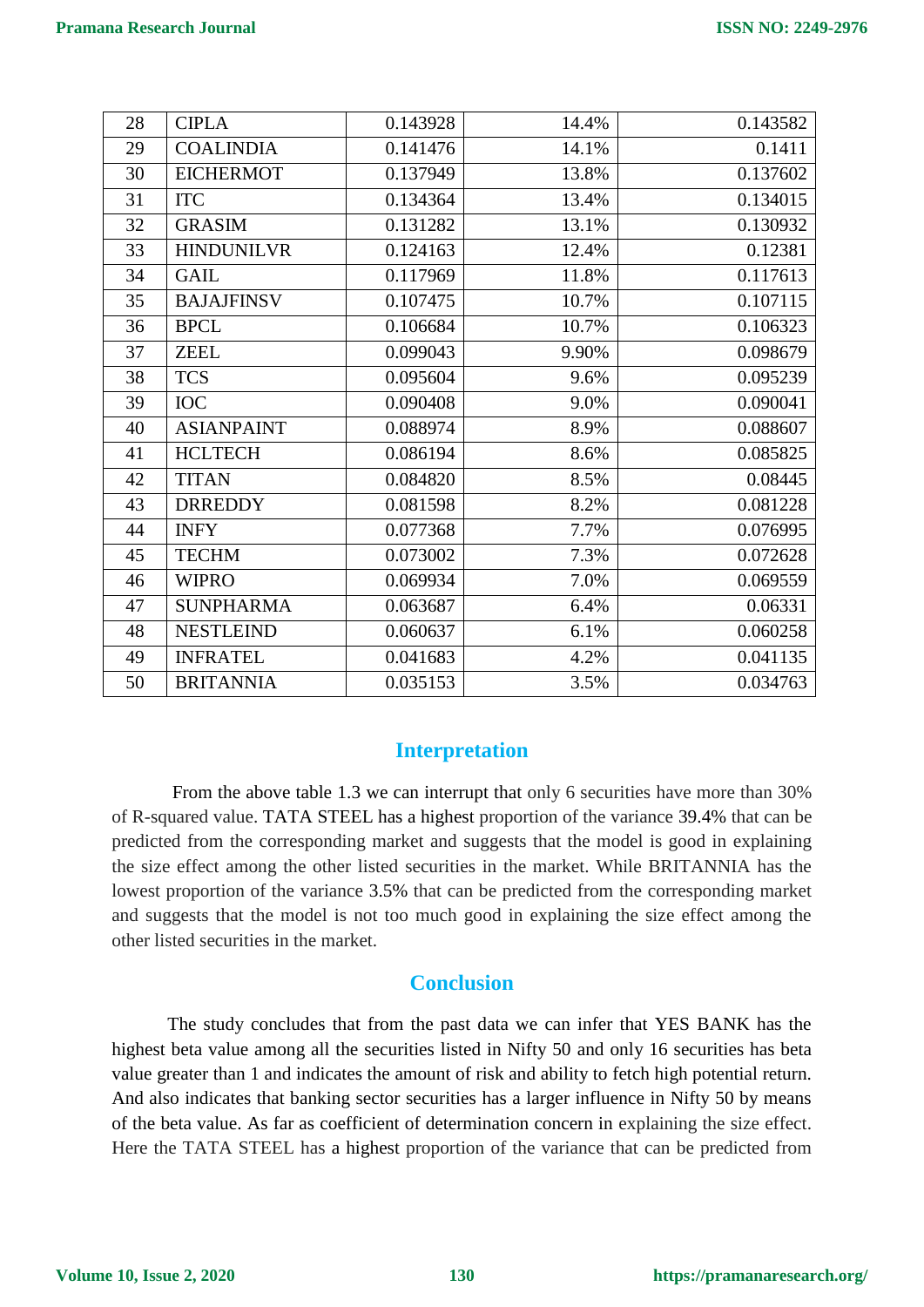the corresponding market and suggests that the model is good in explaining the size effect among the other listed securities in the market.

| S.no           | <b>SYMBOL</b>     | <b>BETA</b> | <b>R-squared</b> | <b>R-squared</b> | <b>Adjusted</b>  | <b>Standard</b> |
|----------------|-------------------|-------------|------------------|------------------|------------------|-----------------|
|                |                   |             |                  | (%)              | <b>R-squared</b> | error           |
| $\mathbf{1}$   | <b>ADANIPORTS</b> | 1.153       | 0.154341         | 15.4%            | 0.154            | 0.026043        |
| $\overline{2}$ | <b>ASIANPAINT</b> | 0.737       | 0.088974         | 8.9%             | 0.088607         | 0.022748        |
| 3              | <b>AXISBANK</b>   | 1.438       | 0.284586         | 28.5%            | 0.284297         | 0.021991        |
| $\overline{4}$ | <b>BAJAJ-AUTO</b> | 0.771       | 0.161224         | 16.1%            | 0.166885         | 0.016953        |
| 5              | <b>BAJAJFINSV</b> | 0.945       | 0.107475         | 10.7%            | 0.107115         | 0.026276        |
| 6              | <b>BAJFINANCE</b> | 0.840       | 0.150237         | 15.0%            | 0.149895         | 0.019281        |
| $\overline{7}$ | <b>BHARTIARTL</b> | 0.847       | 0.165701         | 16.6%            | 0.165364         | 0.018331        |
| 8              | <b>BPCL</b>       | 0.901       | 0.106684         | 10.7%            | 0.106323         | 0.025148        |
| 9              | <b>BRITANNIA</b>  | 0.474       | 0.035153         | 3.5%             | 0.034763         | 0.023978        |
| 10             | <b>CIPLA</b>      | 0.610       | 0.143928         | 14.4%            | 0.143582         | 0.014351        |
| 11             | <b>COALINDIA</b>  | 0.697       | 0.141476         | 14.1%            | 0.1411           | 0.016501        |
| 12             | <b>DRREDDY</b>    | 0.480       | 0.081598         | 8.2%             | 0.081228         | 0.01547         |
| 13             | <b>EICHERMOT</b>  | 0.810       | 0.137949         | 13.8%            | 0.137602         | 0.019524        |
| 14             | <b>GAIL</b>       | 0.078       | 0.117969         | 11.8%            | 0.117613         | 0.020486        |
| 15             | <b>GRASIM</b>     | 0.884       | 0.131282         | 13.1%            | 0.130932         | 0.02194         |
| 16             | <b>HCLTECH</b>    | 0.687       | 0.086194         | 8.6%             | 0.085825         | 0.021565        |
| 17             | <b>HDFC BANK</b>  | 0.979       | 0.168099         | 16.8%            | 0.167764         | 0.020999        |
| 18             | <b>HDFC</b>       | 1.089       | 0.211912         | 21.2%            | 0.211594         | 0.020261        |
| 19             | <b>HEROMOTOCO</b> | 0.757       | 0.177755         | 17.8%            | 0.177423         | 0.015705        |
| 20             | <b>HINDALCO</b>   | 1.517       | 0.360134         | 36.0%            | 0.359876         | 0.019507        |
| 21             | <b>HINDUNILVR</b> | 0.526       | 0.124163         | 12.4%            | 0.12381          | 0.01354         |
| 22             | <b>ICICIBANK</b>  | 1.503       | 0.318463         | 31.8%            | 0.318188         | 0.021205        |
| 23             | <b>INDUSINDBK</b> | 1.248       | 0.358915         | 35.9%            | 0.358657         | 0.016084        |
| 24             | <b>INFRATEL</b>   | 0.515       | 0.041683         | 4.2%             | 0.041135         | 0.022077        |
| 25             | <b>INFY</b>       | 0.696       | 0.077368         | 7.7%             | 0.076995         | 0.023193        |
| 26             | <b>IOC</b>        | 0.762       | 0.090408         | 9.0%             | 0.090041         | 0.02331         |
| 27             | <b>ITC</b>        | 0.727       | 0.134364         | 13.4%            | 0.134015         | 0.017804        |
| 28             | <b>JSWSTEEL</b>   | 1.422       | 0.215871         | 21.6%            | 0.215555         | 0.02615         |
| 29             | <b>KOTAKBANK</b>  | 1.075       | 0.227225         | 22.7%            | 0.226913         | 0.019127        |
| 30             | <b>LT</b>         | 1.240       | 0.359662         | 36.0%            | 0.359404         | 0.015965        |
| 31             | M&M               | 1.023       | 0.190373         | 19.0%            | 0.190046         | 0.020352        |
| 32             | <b>MARUTI</b>     | 0.924       | 0.272642         | 27.3%            | 0.272349         | 0.014557        |
| 33             | <b>NESTLEIND</b>  | 0.373       | 0.060637         | 6.1%             | 0.060258         | 0.014169        |
| 34             | <b>NTPC</b>       | 0.741       | 0.205403         | 20.5%            | 0.205083         | 0.014061        |
| 35             | <b>ONGC</b>       | 0.975       | 0.144353         | 14.4%            | 0.144007         | 0.022887        |
| 36             | <b>POWERGRID</b>  | 0.592       | 0.174186         | 17.4%            | 0.173853         | 0.012437        |

**Table1.4 Showing combined result for beta value and R-square value:**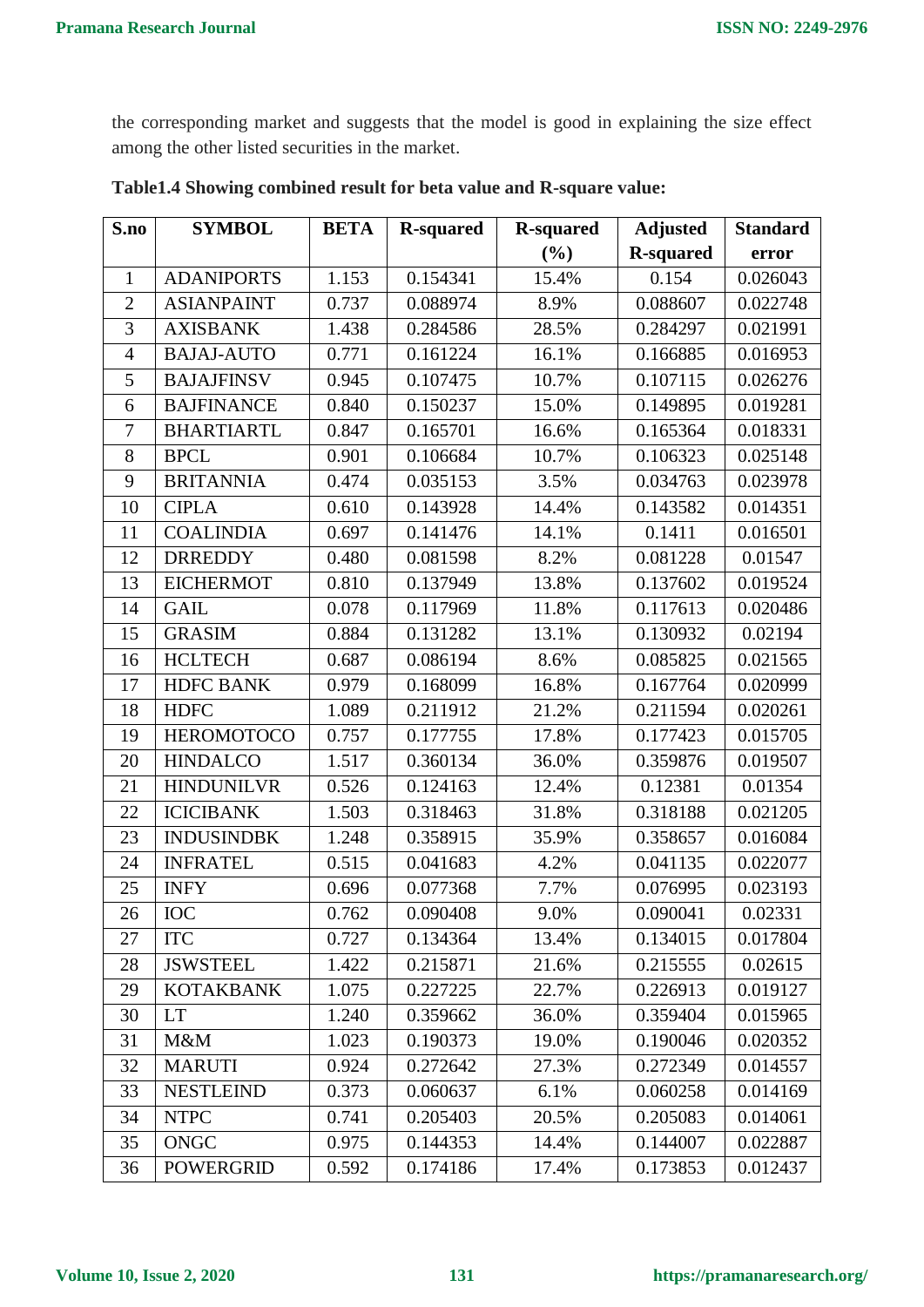| 37 | <b>RELIANCE</b>   | 1.102 | 0.303891 | 30.4% | 0.30361  | 0.016088 |
|----|-------------------|-------|----------|-------|----------|----------|
| 38 | <b>SBIN</b>       | 1.371 | 0.230701 | 23.1% | 0.230391 | 0.024152 |
| 39 | <b>SUNPHARMA</b>  | 0.689 | 0.063687 | 6.4%  | 0.06331  | 0.025469 |
| 40 | <b>TATAMOTORS</b> | 1.570 | 0.261735 | 26.2% | 0.261437 | 0.025435 |
| 41 | <b>TATASTEEL</b>  | 1.452 | 0.393797 | 39.4% | 0.393553 | 0.017375 |
| 42 | <b>TCS</b>        | 0.597 | 0.095604 | 9.6%  | 0.095239 | 0.017703 |
| 43 | <b>TECHM</b>      | 0.668 | 0.073002 | 7.3%  | 0.072628 | 0.022954 |
| 44 | <b>TITAN</b>      | 0.857 | 0.084820 | 8.5%  | 0.08445  | 0.02714  |
| 45 | <b>ULTRACEMCO</b> | 0.871 | 0.255642 | 25.6% | 0.255342 | 0.014339 |
| 46 | <b>UPL</b>        | 0.944 | 0.156319 | 15.6% | 0.155979 | 0.021153 |
| 47 | <b>VEDL</b>       | 1.516 | 0.296755 | 29.7% | 0.296471 | 0.022513 |
| 48 | <b>WIPRO</b>      | 0.562 | 0.069934 | 7.0%  | 0.069559 | 0.019769 |
| 49 | <b>YESBANK</b>    | 1.596 | 0.192379 | 19.2% | 0.192053 | 0.031545 |
| 50 | <b>ZEEL</b>       | 0.803 | 0.099043 | 9.90% | 0.098679 | 0.023362 |

# *REFERENCES*

- *Dhankar, R. S., & Kumar, R. (2007). Relevance of CAPM to Indian stock market. The ICFAI J. Applied Finan, 13, 76-89.*
- *Mishra, B., & Rahman, M. (2010). Dynamics of stock market return volatility: Evidence from the daily data of India and Japan. International Business & Economics Research Journal (IBER), 9(5).*
- *Poornima, S., & Swathiga, P. (2017). A study on relationship between risk and return analysis of selected stocks on NSE using capital asset pricing model. International Journal of Applied Research, 3(7), 375-378.*
- *Shah, C. A. (2015). Construction of optimal portfolio using sharpe index model & camp for bse top 15 securities. International Journal of Research and Analytical Reviews, 2(2), 168-178.*
- *Lee, H. S., Cheng, F. F., & Chong, S. C. (2016). Markowitz portfolio theory and capital asset pricing model for Kuala Lumpur stock exchange: A case revisited. International Journal of Economics and Financial Issues, 6(3S), 59-65.*
- *Pamane, K., & Vikpossi, A. E. (2014). An analysis of the relationship between risk and expected return in the BRVM stock exchange: Test of the CAPM. Research in World Economy, 5(1), 13-28.*
- *Al-Afeef, M. A. M. (2017). Capital asset pricing model, theory and practice: Evidence from USA (2009-2016). International Journal of Business and Management, 12(8), 182-192*
- *Katoch, R. (2018). The Capital Asset Pricing Model: An Empirical Test on Indian Stock Market. International Journal of Management, IT and Engineering, 8(1), 45- 59..*